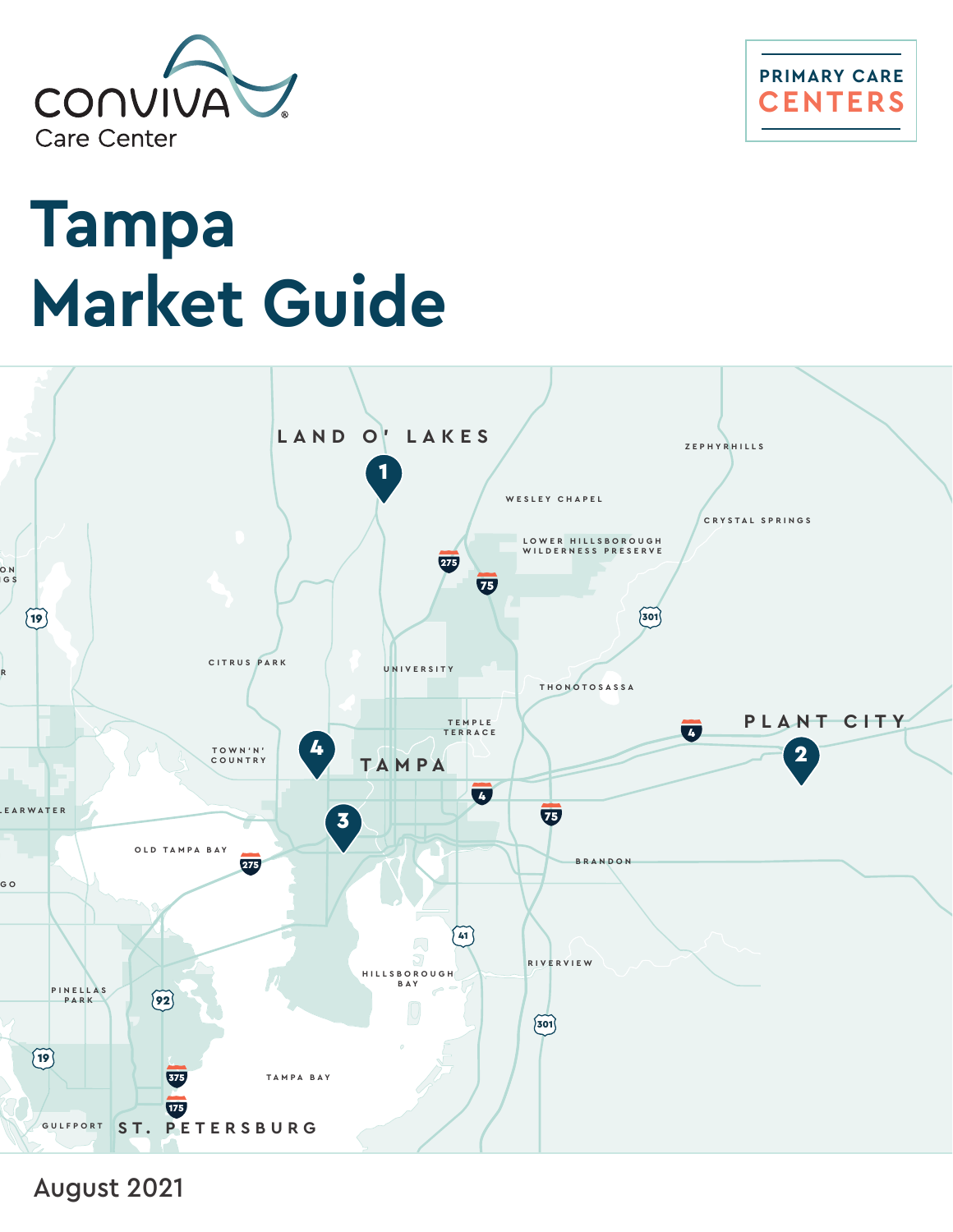### **Experts in senior primary care**

Conviva Care Center® focuses on providing outstanding primary care services to Medicare Advantage plan members in the Tampa area—and we take pride in fostering our patients' physical, emotional and social wellness. As part of our holistic approach to health, our care team includes physicians, behavioral health specialists, clinical pharmacists and social workers. And our centers have on-site labs to help make the patient experience as simple and convenient as possible.

In addition to medical services, each of our centers offers in-person and virtual informational, educational and social events and classes.

These programs make Conviva Care Center® a leading senior health and wellness destination in the communities we serve.

This guide includes information about Conviva Care Center® in the Tampa area.

#### **New patient welcome team**

If your clients are interested in learning more about Conviva Care Center®, contact our market representatives. We will invite them in for a tour, explain our senior-focused primary care approach, and help schedule their first appointment.



## **Our Tampa Locations**

We offer same day appointments.

| <b>Conviva Land O' Lakes</b><br><b>PCMH Recognized</b> | 21507 Village Lakes<br>Shopping Center Drive<br>Land O' Lakes, FL 34639 | (813) 949-4224<br>$M - F$ : 8:00am - 5:00pm |
|--------------------------------------------------------|-------------------------------------------------------------------------|---------------------------------------------|
| 2 Conviva Plant City                                   | 228 W. Alexander Street                                                 | $(813) 754 - 5480$                          |
| <b>PCMH Recognized</b>                                 | Plant City, FL 33563                                                    | $M - F$ : 8:00am - 5:00pm                   |
| 3 Conviva South Tampa                                  | 200 S. MacDill Avenue, Suite 100                                        | $(813)$ 837-2814                            |
| <b>PCMH Recognized</b>                                 | Tampa, FL 33609                                                         | $M - F$ : 8:00am - 5:00pm                   |
| 4 Conviva West Hillsborough                            | 4340 W. Hillsborough Avenue, Suite 210                                  | $(813)$ 425-8970                            |
| <b>PCMH Recognized</b>                                 | Tampa, FL 33614                                                         | $M - F$ : 8:00am - 5:00pm                   |



**New relocation coming soon to Tampa!**

**Opening Fall 2021**

Conviva South Tampa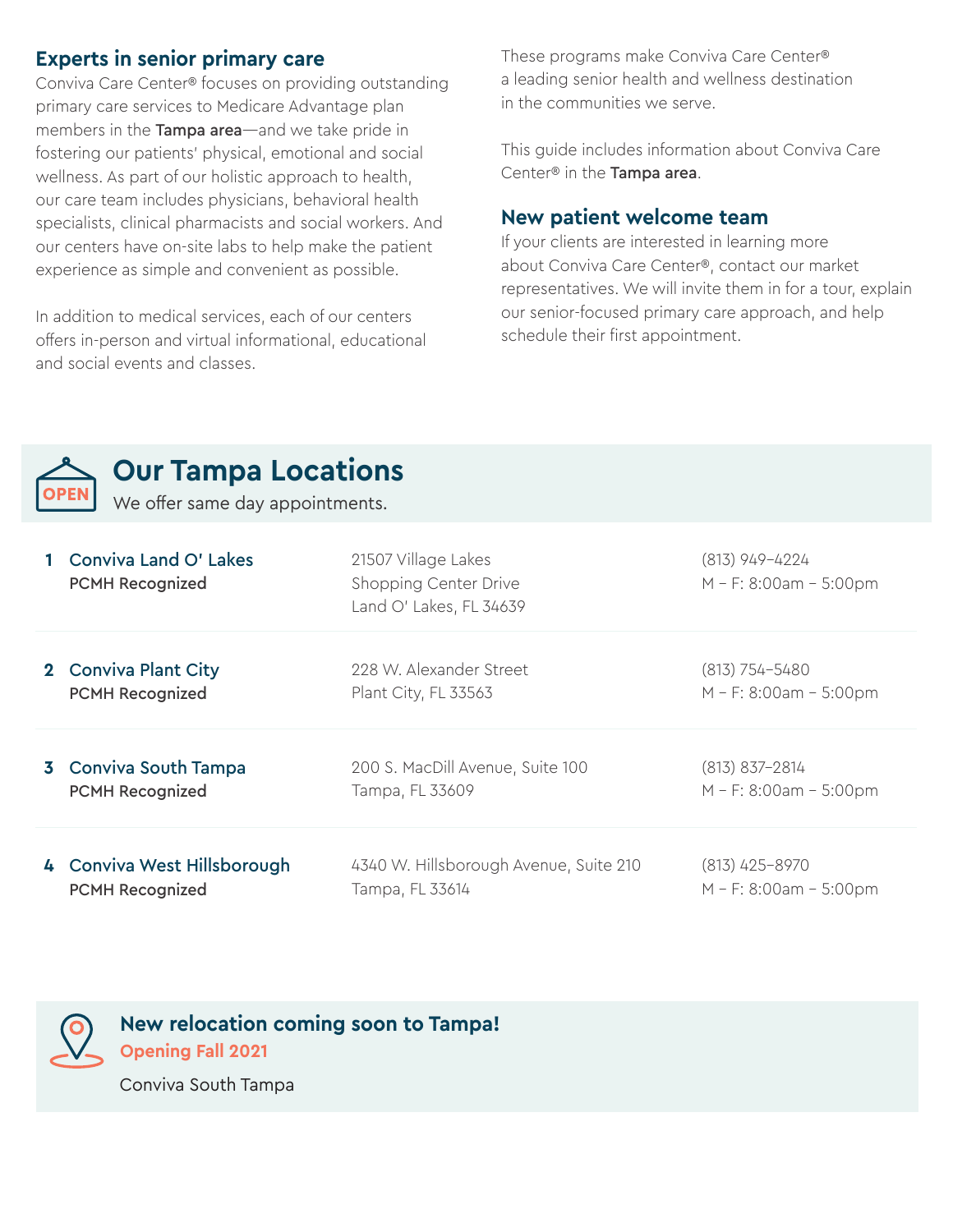

## **Patient-Centered Medical Home Recognition (PCMH)\***

The NCQA Patient-Centered Medical Home (PCMH) standards emphasize the use of systematic, patient-centered, coordinated care that supports access, communication and patient involvement. To earn the NCQA PCMH recognition, our medical centers have demonstrated a commitment to continuous quality improvement and a patient-centered approach to delivering high-quality care.

The National Committee for Quality Assurance (NCQA) is a private, nonprofit organization dedicated to improving health care quality.

www.ncqa.org

\*See our PCMH Recognized medical centers.

**Conviva Care Center® is Medicare Advantage friendly** We accept various Medicare Advantage plans and are finalizing participation with many other plans.